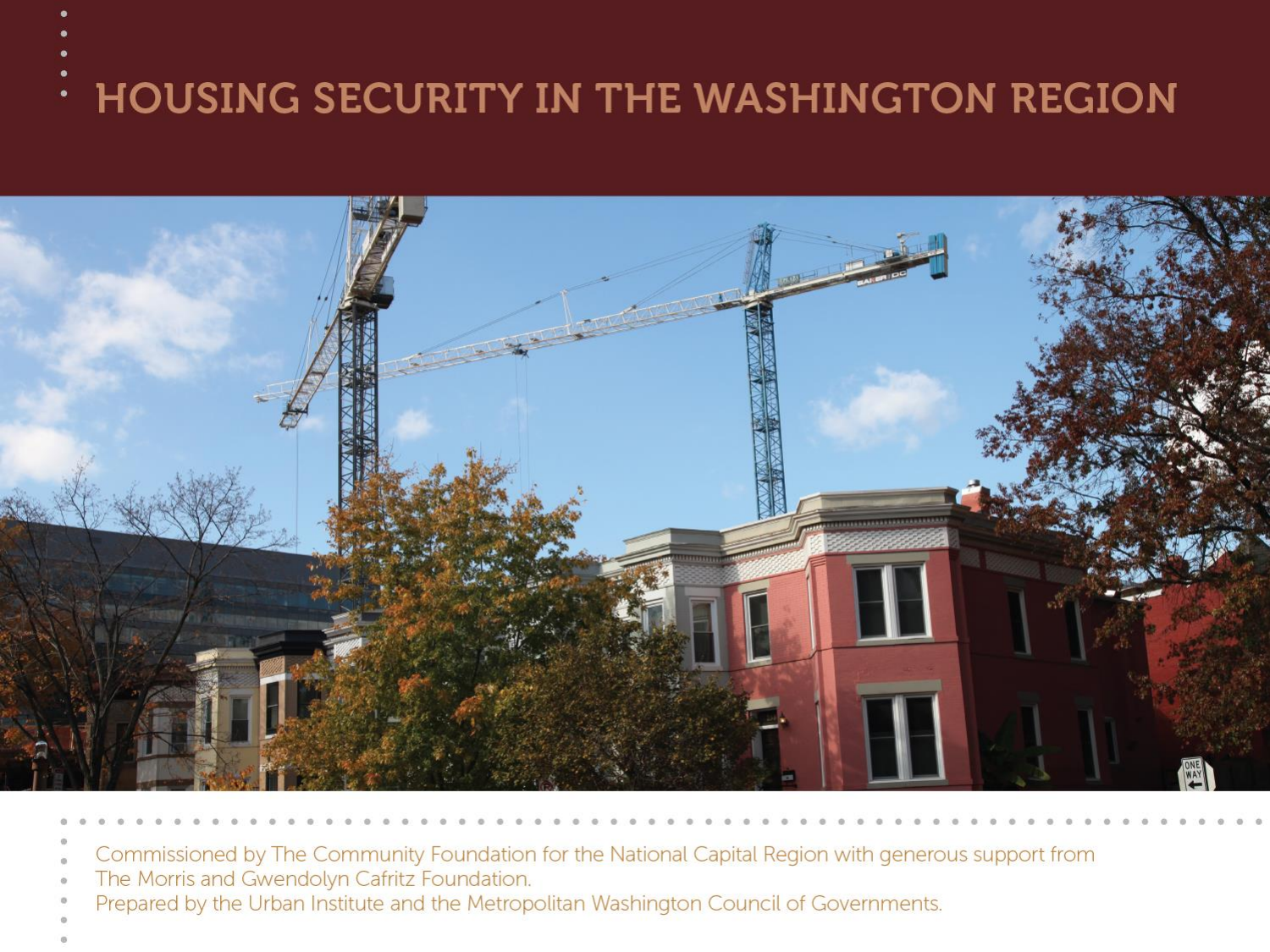*Presented by:*

Peter Tatian Urban Institute NeighborhoodInfo DC

Hilary Chapman Metropolitan Washington Council of Governments

February 6, 2016

Takoma Park, MD Community Conversation on Affordable Housing





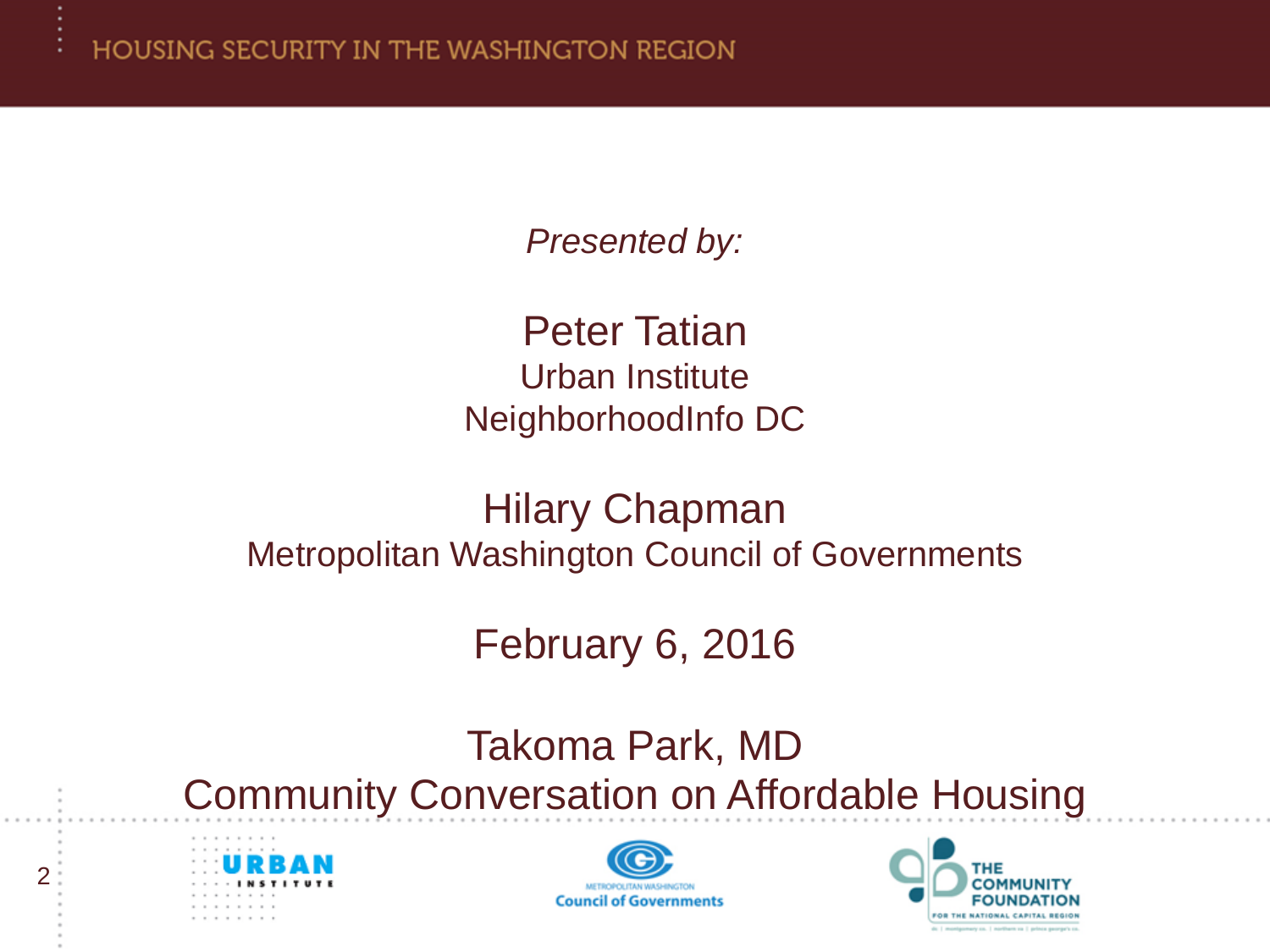# MORE PERMANENT SUPPORTIVE HOUSING AND AFFORDABLE RENTAL NEEDED TO REDUCE HOMELESSNESS

- 1 in 4 homeless people are chronically homeless and would benefit from permanent supportive housing.
- But the Washington region has a gap of 2,219 permanent supportive housing beds for single adults and 180 for families.





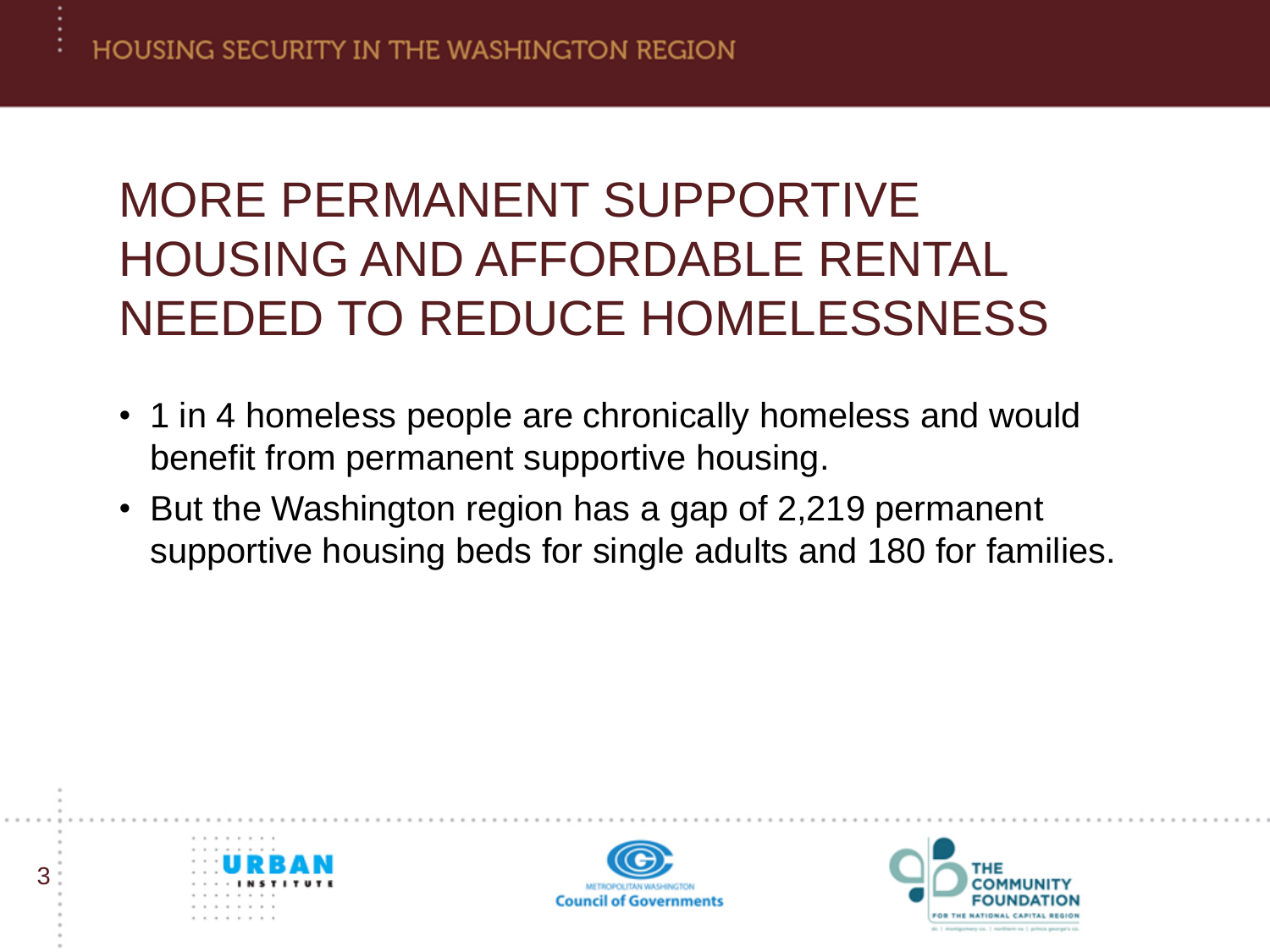## HOWEVER – MOST HOMELESS NEED AFFORDABLE HOUSING

#### *Total = 11,245 homeless persons in Washington region in 2013*

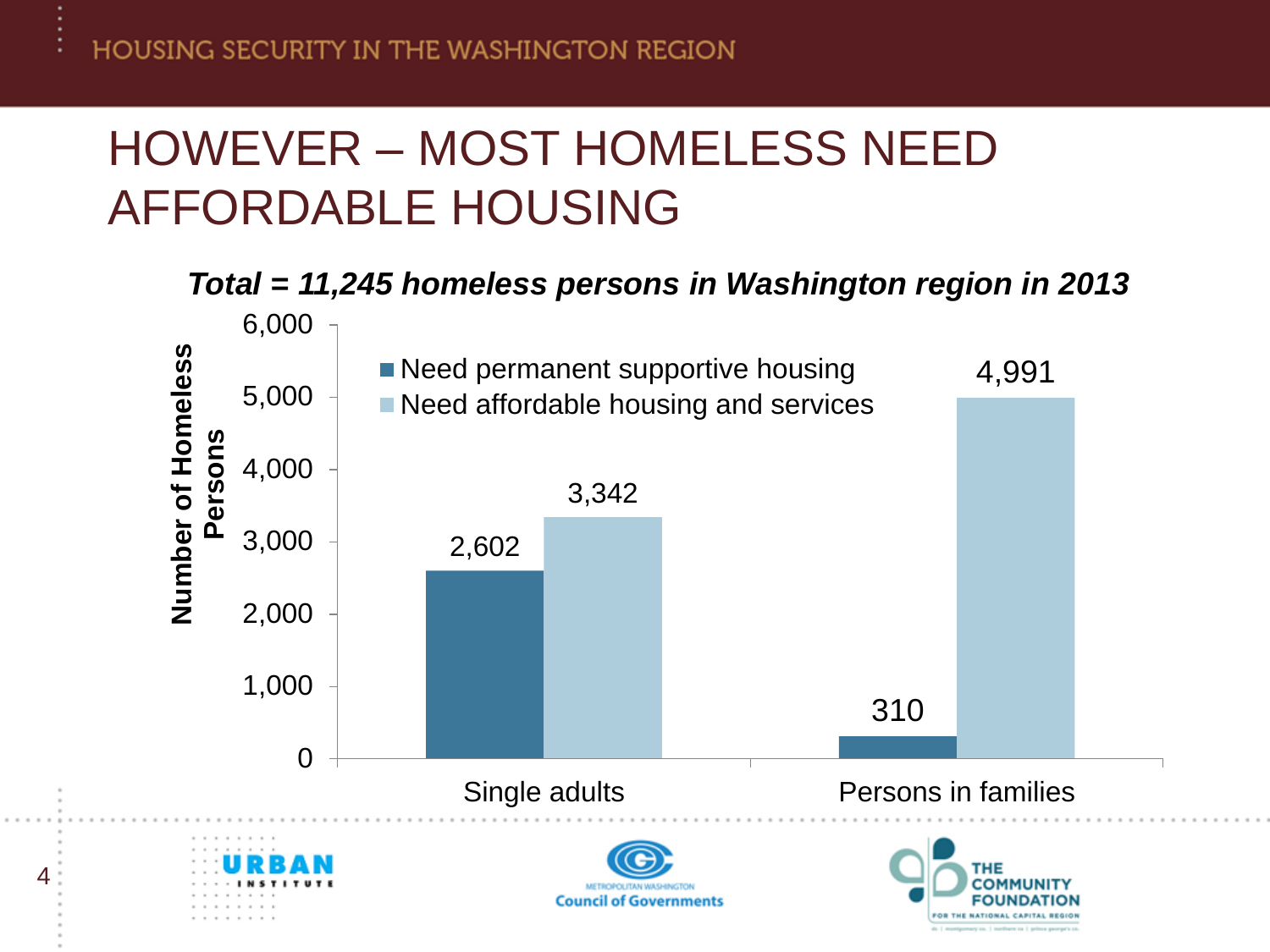#### RENTERS IN THE REGION STRUGGLE WITH HIGH HOUSING COSTS

#### **Washington Region, 2009-11**



OR THE NATIONAL CAPITAL REGION

5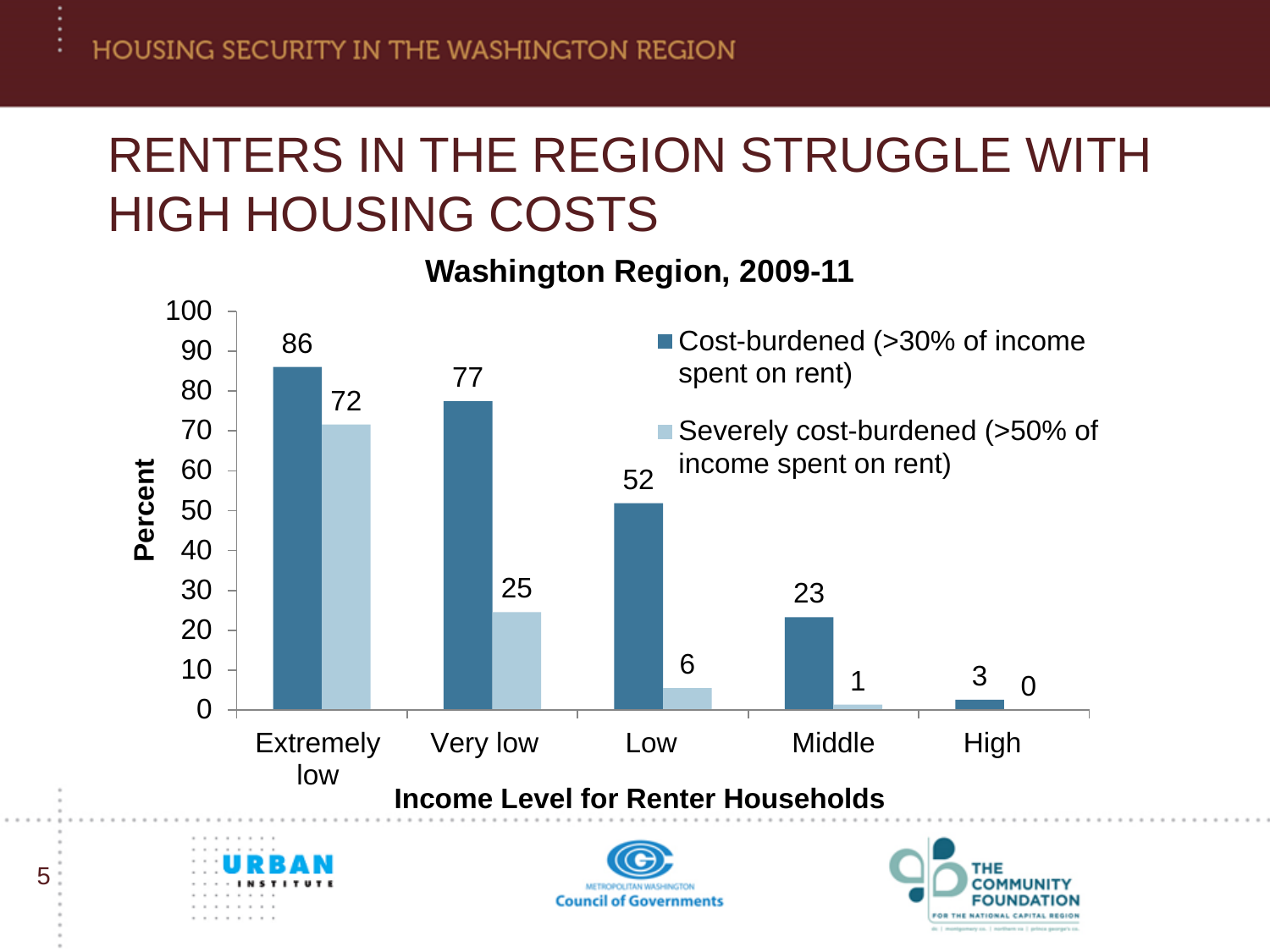6

### REGION NEEDS 94,000 UNITS FOR EXTREMELY LOW INCOME RENTERS

**Gap in Affordable Units for Extremely Low Income Renters, 2009-11**

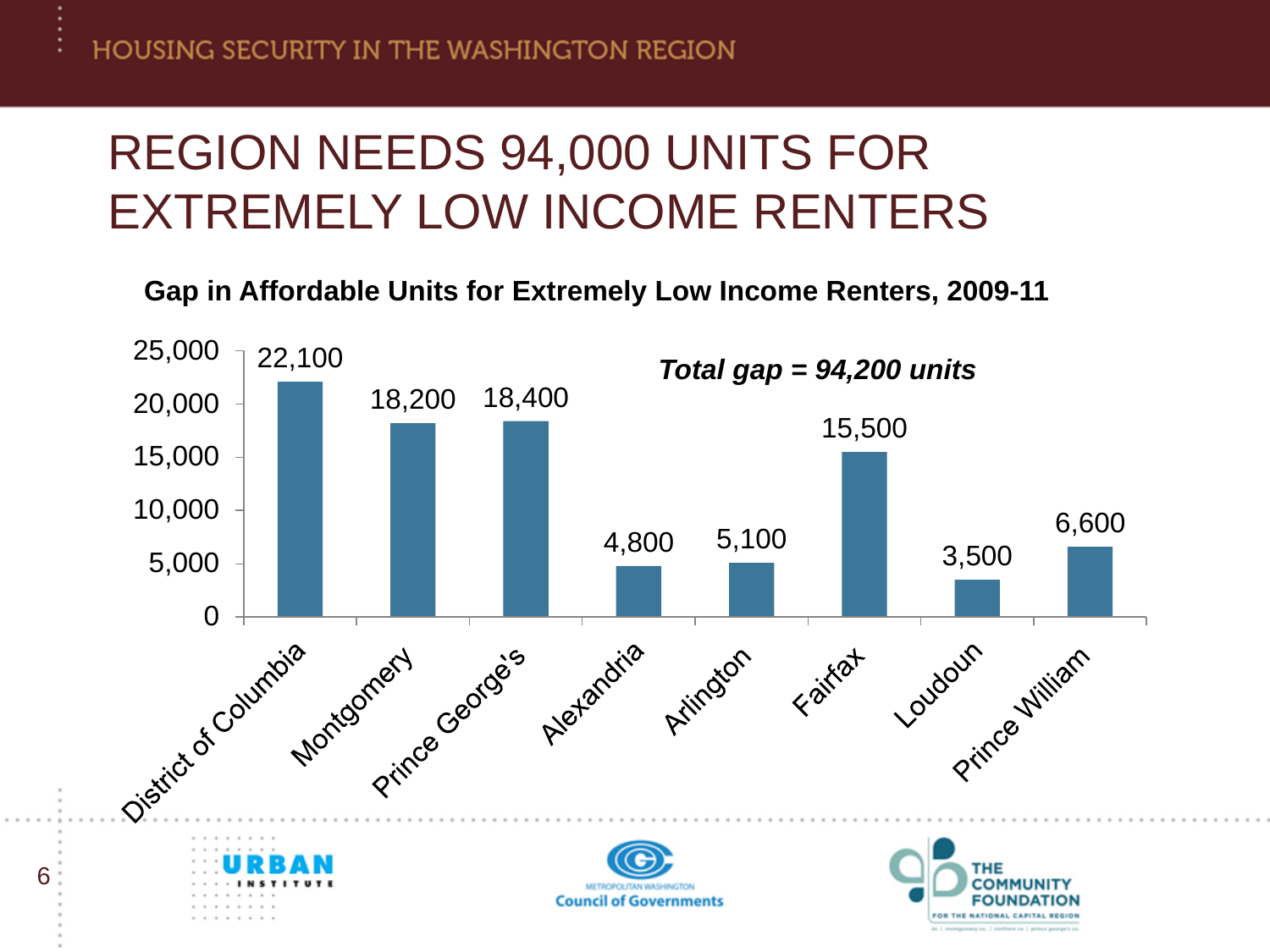# LOWER INCOME RENTERS FACE COMPETITION FOR AFFORDABLE UNITS

- 40% of units affordable to extremely low income renters were occupied by higher income households.
- Higher income households also occupied
	- 46% of units affordable to very low income renters
	- 50% of units affordable to low income renters
- Montgomery and Fairfax had too few units for very low income households.
- District of Columbia, Prince George's, Prince William, and Loudoun lacked sufficient units for low income households.



7



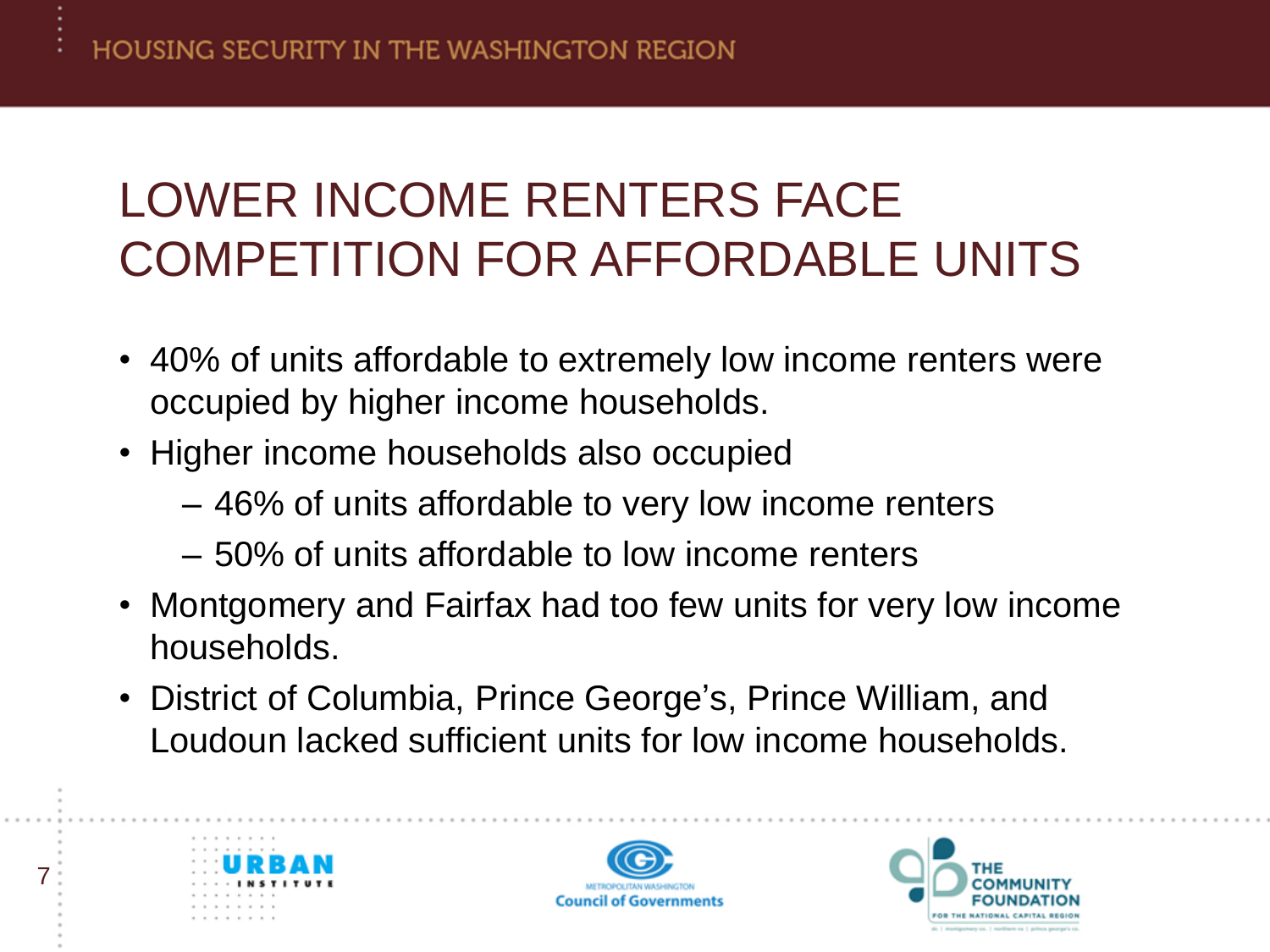# PUBLIC HOUSING & VOUCHERS SERVE ONLY 1 IN 3 EXTREMELY LOW INCOME HOUSEHOLDS

| <b>Jurisdiction</b>     | <b>Housing</b><br><b>Choice</b><br><b>Vouchers</b> | <b>Local</b><br>vouchers | <b>Public</b><br>housing<br>units | <b>Extremely low</b><br>income<br>households* | <b>Vouchers or</b><br>units per 100<br><b>ELI households</b> |
|-------------------------|----------------------------------------------------|--------------------------|-----------------------------------|-----------------------------------------------|--------------------------------------------------------------|
| District of<br>Columbia | 12,000                                             | 2,000                    | 8,000                             | 52,300                                        | 43                                                           |
| Montgomery              | 6,300                                              |                          | 1,700                             | 26,000                                        | 31                                                           |
| <b>Prince George's</b>  | 5,500                                              |                          | 500                               | 27,800                                        | 22                                                           |
| Alexandria              | 1,600                                              |                          | 1,100                             | 6,900                                         | 39                                                           |
| Arlington               | 1,500                                              | 1,200                    |                                   | 7,500                                         | 36                                                           |
| Fairfax                 | 3,600                                              | ۰.                       | 1,100                             | 22,900                                        | 21                                                           |
| <b>Prince William</b>   | 2,100                                              |                          |                                   | 9,200                                         | 23                                                           |
| Washington<br>region    | $\overline{32,600}$                                | 3,200                    | 12,400                            | 152,600                                       | 32 <sub>2</sub>                                              |





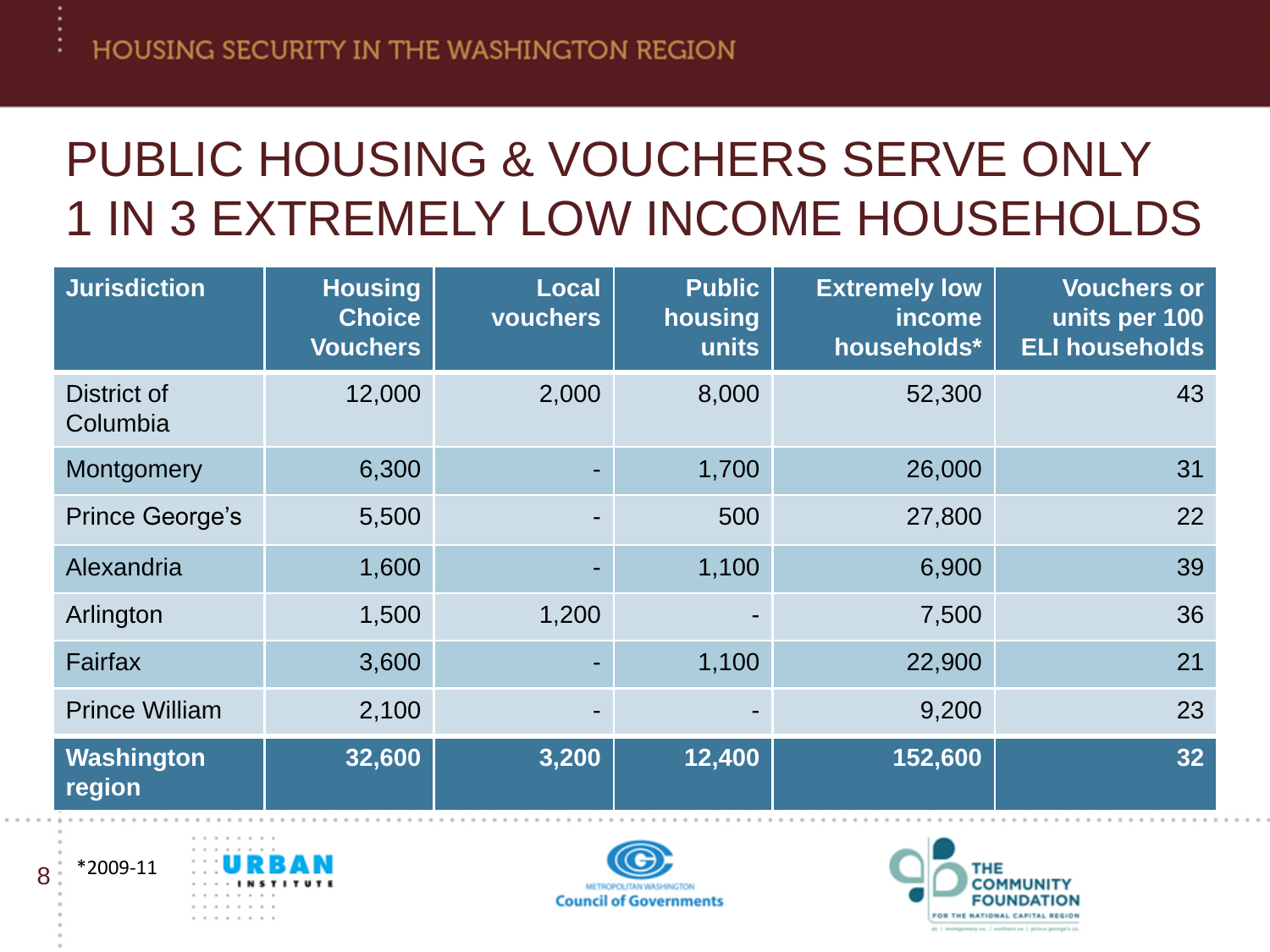## AVERAGE SALE PRICE 48% HIGHER THAN LOW INCOME HOMEBUYER COULD AFFORD

**Ratio Avg. Sales Price / Max Affordable Price for Low Income First-Time Homebuyers, 2011**

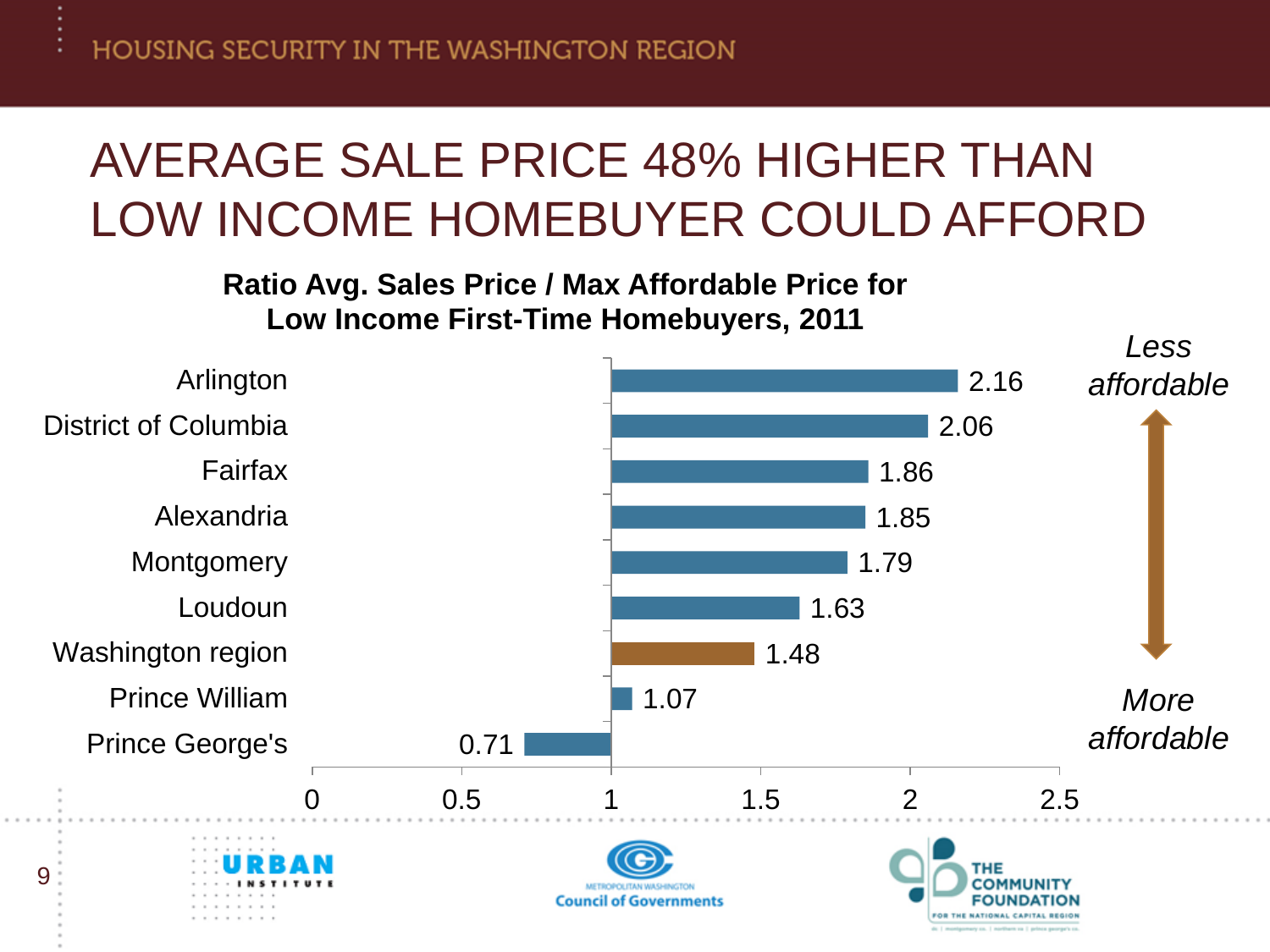## MOST LOCAL JURISDICTIONS ARE MAKING SIZABLE INVESTMENTS IN HOUSING

#### **Source of Public Funding and Total Housing-Related Expenditures in FY2013**

| <b>Jurisdiction</b>         | <b>Federal and</b><br>state $(\%)$ | Local (%) | <b>Unknown</b><br>(%) | <b>Total budget</b><br>(millions) |
|-----------------------------|------------------------------------|-----------|-----------------------|-----------------------------------|
| <b>District of Columbia</b> | 63                                 | 24        | 14                    | \$658                             |
| Montgomery                  | 43                                 | 44        | 13                    | \$235                             |
| <b>Prince George's</b>      | 91                                 | 3         | 5                     | \$96                              |
| Alexandria                  | 43                                 | 57        | $\overline{0}$        | \$58                              |
| Arlington                   | 31                                 | 69        | $\overline{0}$        | \$49                              |
| Fairfax                     | 55                                 | 45        | $\overline{0}$        | \$124                             |
| <b>Loudoun County</b>       | 35                                 | 45        | 21                    | \$39                              |
| <b>Prince William</b>       | 45                                 | 55        | $\overline{0}$        | \$65                              |
| <b>Washington region</b>    | 57                                 | 33        | 10                    | \$1.325                           |





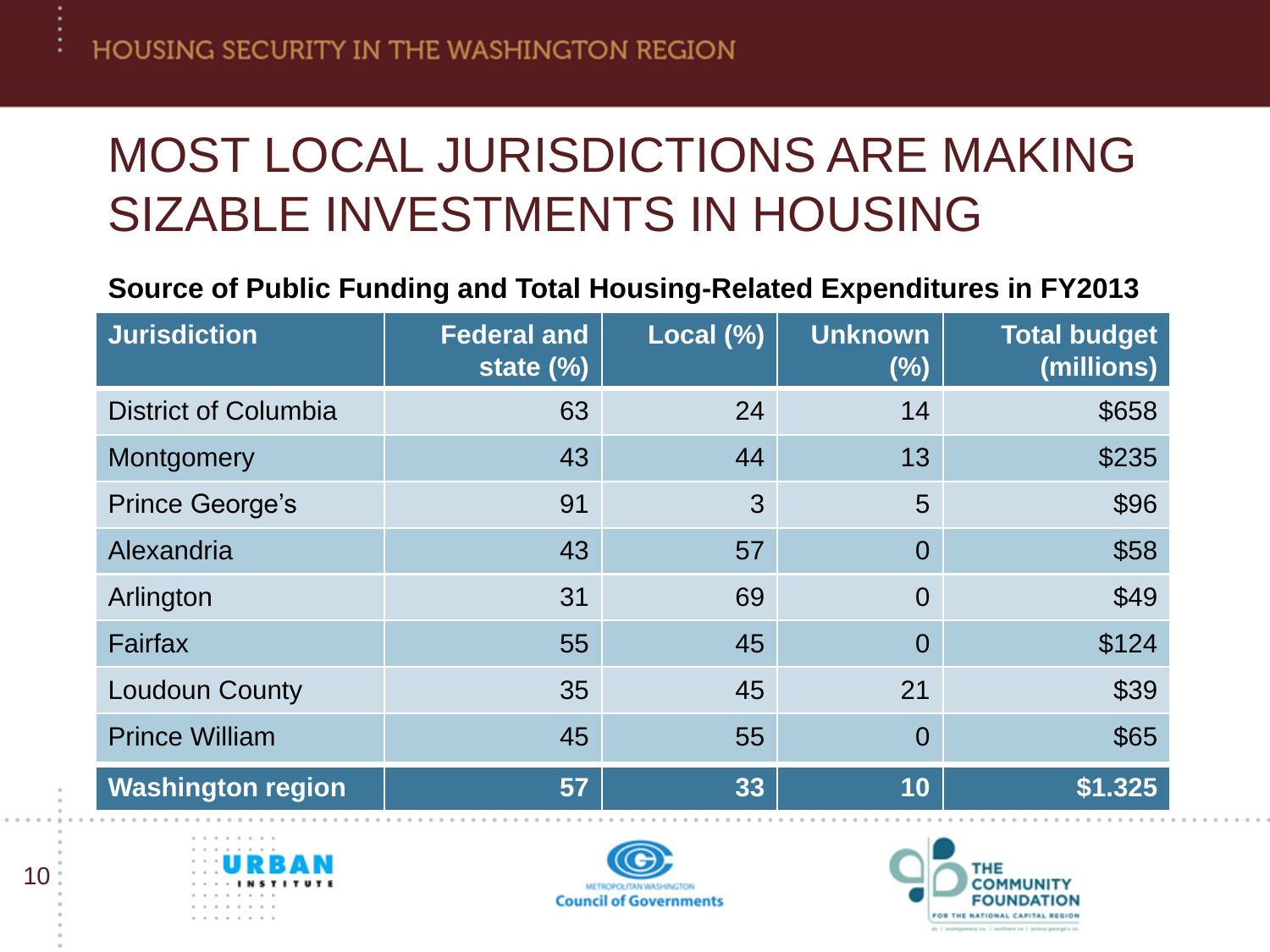11

### PUBLIC SPENDING FOCUSED ON RENTAL ASSISTANCE

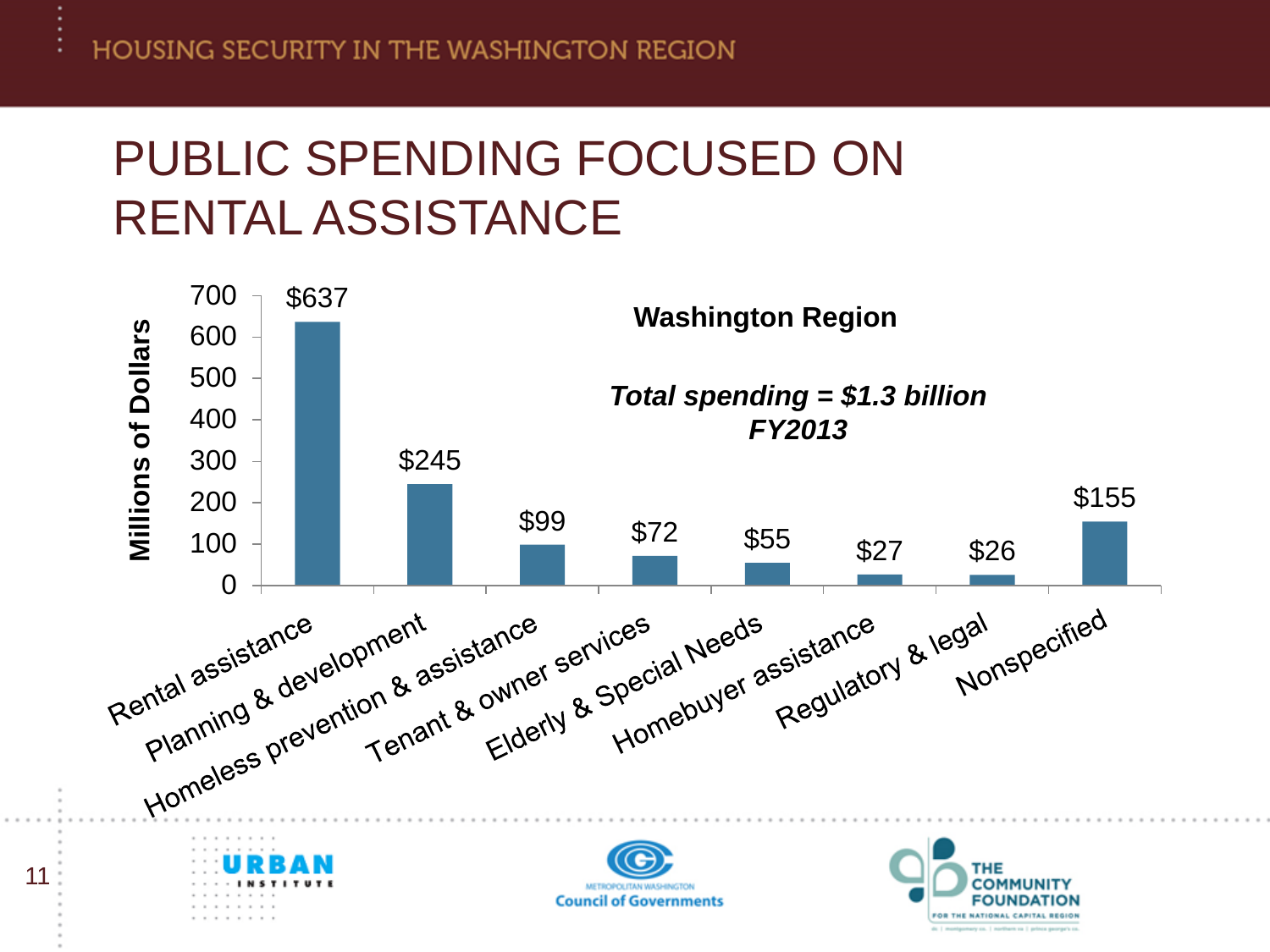# MOST PHILANTHROPIC GIVING WAS FOR HOMELESS SERVICES/SHELTER, TRANSITIONAL AND PERMANENT SUPPORTIVE HOUSING